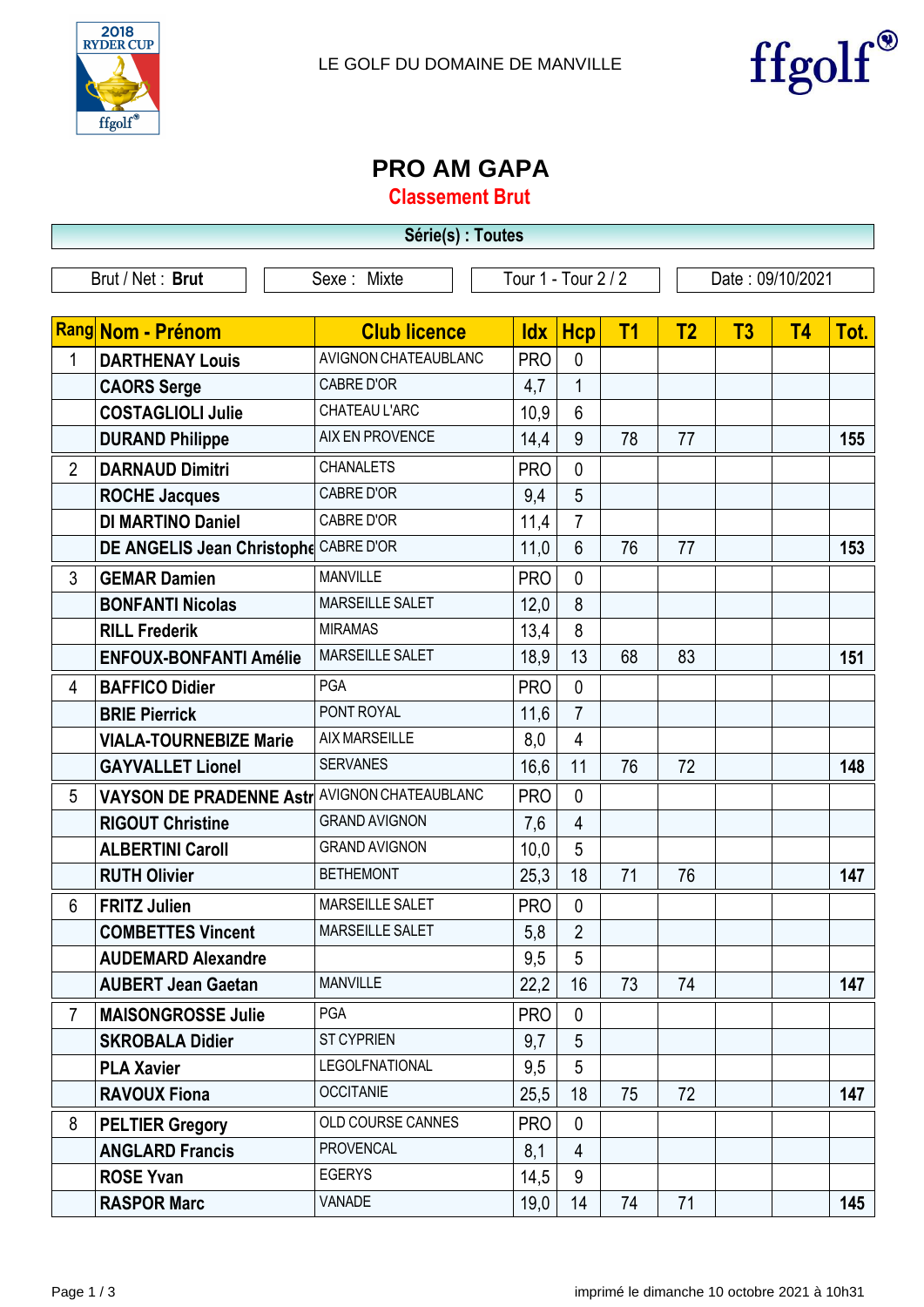|                  | Rang Nom - Prénom                          | <b>Club licence</b>  | <b>Idx</b> | <b>Hcp</b>     | T <sub>1</sub> | <b>T2</b> | T3 | <b>T4</b> | Tot. |
|------------------|--------------------------------------------|----------------------|------------|----------------|----------------|-----------|----|-----------|------|
| 9                | <b>TRON Anthony</b>                        | <b>MANVILLE</b>      | <b>PRO</b> | $\mathbf{0}$   |                |           |    |           |      |
|                  | <b>CHRISTIANSEN Rodolphe</b>               | <b>AIX MARSEILLE</b> | 4,2        | $\mathbf 1$    |                |           |    |           |      |
|                  | <b>TERRIN Hugo</b>                         | CAMPAGNE             | 14,9       | 10             |                |           |    |           |      |
|                  | <b>CAUMES Emil</b>                         | CAMPAGNE             | 20,5       | 14             | 72             | 72        |    |           | 144  |
| 10               | <b>ALEXANDRE Lionel</b>                    | <b>AIX MARSEILLE</b> | <b>PRO</b> | $\mathbf{0}$   |                |           |    |           |      |
|                  | <b>ARNOUX Karim</b>                        | MARSEILLE SALET      | 14,2       | 9              |                |           |    |           |      |
|                  | <b>BOZZI Edouard</b>                       | <b>BORELY</b>        | 24,8       | 18             |                |           |    |           |      |
|                  | <b>PEREL Stéphane</b>                      | <b>STE BAUME</b>     | 24,3       | 18             | 70             | 73        |    |           | 143  |
| 11               | <b>ROCHETIN Mathias</b>                    | VANADE               | <b>PRO</b> | $\mathbf{0}$   |                |           |    |           |      |
|                  | <b>GRIFFIN Farah</b>                       | <b>VANADE</b>        | 19,2       | 14             |                |           |    |           |      |
|                  | <b>RIEHL Jean-Francois</b>                 | <b>VANADE</b>        | 23,2       | 17             |                |           |    |           |      |
|                  | <b>GRIFFIN Francis</b>                     | VANADE               | 25,3       | 18             | 71             | 70        |    |           | 141  |
| 12               | <b>BEKIRIAN Jean</b>                       | <b>EVIAN RESORT</b>  | <b>PRO</b> | $\mathbf{0}$   |                |           |    |           |      |
|                  | <b>SARKISSIAN Jean-Marc</b>                | <b>AIX MARSEILLE</b> | 13,2       | 8              |                |           |    |           |      |
|                  | <b>PONTHIEU Stephane</b>                   | <b>AIX MARSEILLE</b> | 14,2       | 9              |                |           |    |           |      |
|                  | <b>VERNET Alexandre</b>                    | <b>MANVILLE</b>      | 20,6       | 14             | 70             | 69        |    |           | 139  |
| 13               | <b>BOZIO Mathieu</b>                       | <b>FABREGUES</b>     | <b>PRO</b> | $\mathbf{0}$   |                |           |    |           |      |
|                  | <b>PATURLE Hervé</b>                       | <b>DIEPPE</b>        | 13,8       | 9              |                |           |    |           |      |
|                  | <b>ROBERT Isabelle</b>                     | <b>ST ETIENNE</b>    | 13,3       | 8              |                |           |    |           |      |
|                  | <b>BOUSQUET-ROUAUD Régine GRANDE MOTTE</b> |                      | 28,0       | 18             | 73             | 66        |    |           | 139  |
| 14               | <b>ROMAN Jean Louis</b>                    | PGA                  | <b>PRO</b> | $\mathbf{0}$   |                |           |    |           |      |
|                  | <b>GAROSI Allan</b>                        | PONT ROYAL           | 6,8        | 3              |                |           |    |           |      |
|                  | <b>FOURNIER Sébastien</b>                  |                      | 10,0       | 5              |                |           |    |           |      |
|                  | <b>LAUGIER Thomas</b>                      | <b>SERVANES</b>      | 19,3       | 14             | 69             | 69        |    |           | 138  |
| 15 <sup>15</sup> | <b>KALOUGUINE Nicolas</b>                  | CLAUX-AMIC           | <b>PRO</b> | $\mathbf 0$    |                |           |    |           |      |
|                  | <b>ETIENNE Jérémy</b>                      | <b>AIX MARSEILLE</b> | 5,4        | $\overline{2}$ |                |           |    |           |      |
|                  | <b>TOLISANO Olivier</b>                    | <b>PACA</b>          | 13,7       | 9              |                |           |    |           |      |
|                  | <b>PECH Pascal</b>                         | PONT ROYAL           | 21,5       | 15             | 70             | 64        |    |           | 134  |
| 16               | <b>MEYSSONNIER Stéphane</b>                | <b>MANVILLE</b>      | <b>PRO</b> | $\mathbf{0}$   |                |           |    |           |      |
|                  | <b>SPATAFORA Alain</b>                     | POLICE MARSEILL      | 5,7        | $\overline{2}$ |                |           |    |           |      |
|                  | <b>ROUDAUT Thomas</b>                      |                      | 17,2       | 11             |                |           |    |           |      |
|                  | <b>ROUDAUT Olivier</b>                     | <b>MONT GRIFFON</b>  | 23,3       | 17             | 70             | 64        |    |           | 134  |
| 17               | <b>DELBOS Arnaud</b>                       | <b>BEAUJOLAIS</b>    | <b>PRO</b> | $\mathbf{0}$   |                |           |    |           |      |
|                  | <b>MIALON Denis</b>                        | <b>PACA</b>          | 20,5       | 14             |                |           |    |           |      |
|                  | <b>CARRE Rachel</b>                        | <b>BRESSE</b>        | 28,3       | 18             |                |           |    |           |      |
|                  | <b>DAUNAY Jean Jacques</b>                 | <b>BRESSE</b>        | 29,7       | 18             | 69             | 64        |    |           | 133  |
| 18               | <b>VITELLI Eric</b>                        | PGA                  | <b>PRO</b> | $\mathbf{0}$   |                |           |    |           |      |
|                  | <b>BERNINI Julien</b>                      | <b>BARBAROUX</b>     | 6,3        | $\overline{2}$ |                |           |    |           |      |
|                  | <b>KRIMPZER Wilfrid</b>                    | CASTELLET            | 18,4       | 13             |                |           |    |           |      |
|                  | <b>PASQUIER Laurent</b>                    | NANCY AINGERAY       | 22,3       | 16             | 62             | 69        |    |           | 131  |
| 19               | <b>GRIVAUD Alexis</b>                      | <b>MERIBEL</b>       | <b>PRO</b> | $\mathbf{0}$   |                |           |    |           |      |
|                  | <b>PRADAL Pierre</b>                       | <b>MANVILLE</b>      | 17,1       | 11             |                |           |    |           |      |
|                  | <b>PRADAL Davy</b>                         | <b>MERIBEL</b>       | 18,4       | 13             |                |           |    |           |      |
|                  | <b>PRADAL Estelle</b>                      | <b>MERIBEL</b>       | 43         | 18             | 66             | 65        |    |           | 131  |